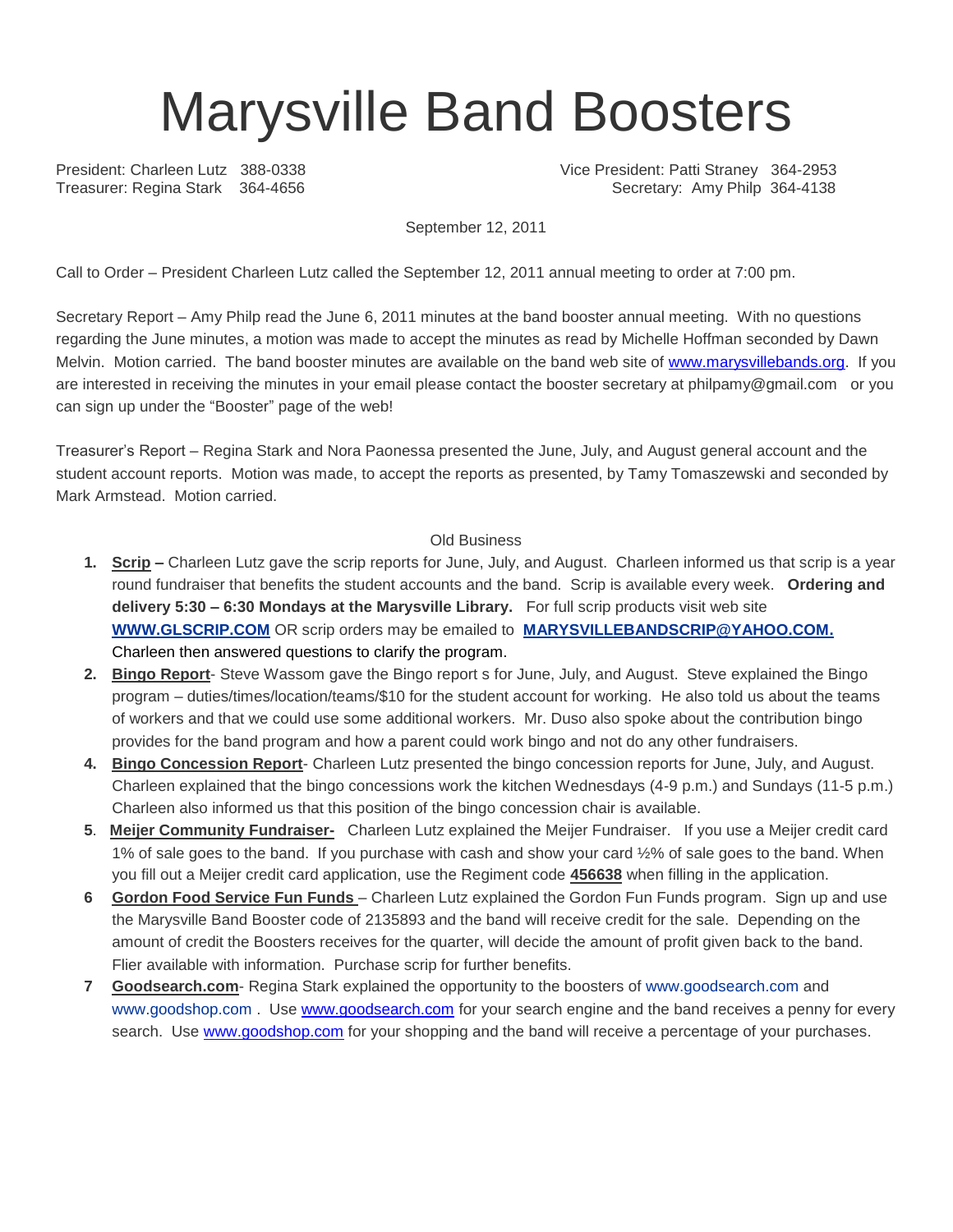- **8 Student Accounts** Bruce Patchel told the group that updated statements will be available at the Band-a-Rama concert in October. Bruce told us that he records and credits all fundraisers to the student accounts. Mr. Duso then thanked Mr. Patchel for his hard work. Disney Tour next year will cost approximately \$750 to \$800. Participating in fundraisers will help offset the amount of money needed for your child's cost of tour or band camp. Mr. Duso also reminded us that Disney Tour is not required, but band camp is required.
- **9 Spaghetti Dinner** Stephanie Wassom gave a report regarding the Homecoming Spaghetti Dinner. Friday night September 16, 2011 from 3:30 to 6:00 p.m. Stephanie has added a few changes this year with face painting and raffles. Students have had tickets since September 1<sup>st</sup> for the high schools students and September  $7<sup>th</sup>$  for the 8<sup>th</sup> grade students. A drawing will be held for a prize for all for students who presold tickets and turned them in on time. This year we have a donation from Achatz of 200 slices of pie and Hudsonville will be donating ice cream. No cake this year. Volunteers are needed for all shifts to work. Mr. Duso then explained the history of the Homecoming Spaghetti Dinner.
- **10 Mum Sale** Charleen Lutz explained the upcoming Mum Sale. All orders are due with the money on September  $19<sup>th</sup>$  in the band room. Delivery of mums will be September 28<sup>th</sup> between 3-5 p.m. Volunteers are still needed to unload and sort the mums the day of the delivery. Please contact Rochelle Fischer and/or Brenda Patterson if you have questions or if you can help on delivery day.
- 11 **Chaperones** Stephanie Wassom informed the boosters that this coming Saturday September 17<sup>th</sup> is the first band competition. She then explained the duties of a chaperone and told us to sign up if we are interested. Typically the bus carries two chaperones and the students. Chaperones will be needed for all band competitions.
- **12 White Gloves** Mr. Duso told us white gloves will be available the day of the competition in the band room for \$3.00. See Sarah Straney.
- **13 Homecoming Pregame** Mr. Duso informed the boosters that both the Regiment and Freshmen bands will be performing at the Homecoming pregame this year. They will take the field at 6:45 then move to the stands for pep band.
- **14 September 23, 2011 Football Game** Mr. Duso informed the boosters that the Freshmen band will be performing both the pregame and half time show at the September 23, 2011 foot ball game.
- **15 Website** Charleen Lutz explained Melissa Duso is spearheading the new website. Mr. Duso then displayed the new website. He also told us that there will be a new band director's report each Sunday. Visit the new site at [www.marysvillebands.org](http://www.marysvillebands.org/)
- **16 Color Guard Fundraiser** Kelly Yeager informed the boosters of the good things that the color guard has been up too. They hosted a car wash at the Marysville Big Boy Restaurant to raise money to help pay for costumes. It was a great success. Women's Life Insurance allowed the color guard to work a luncheon and host a bake sale, Women's Life Insurance then matched \$500 of their sales. Marysville Big Boy has offered the color guard to host another car was on September 17, 2011. Great Job color guard.